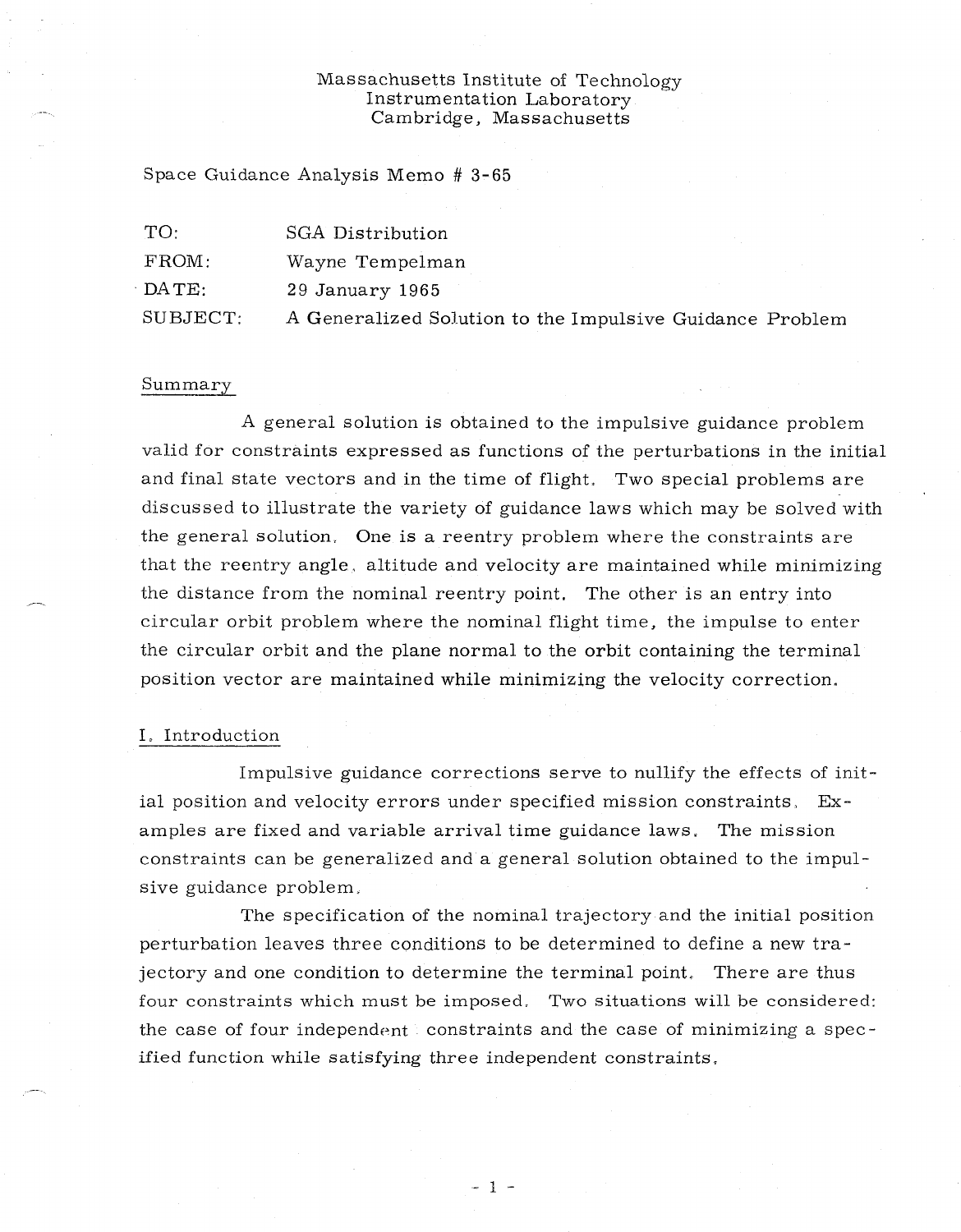## II. Four Independent Constraints

Four independent scalar constraints can be imposed which are functions of the perturbations in the initial (subscript 1) and final (no subscript) state vectors and in the time of flight (perturbations in other variables can be converted to perturbations in time of flight).

$$
A \delta R_{i} + B \delta V_{i} + C \delta R + D \delta V + E \delta t = [0]
$$
 (1)

where A, B, C and D are  $4 \times 3$  guidance constraint matrices, E is a  $4 \times 1$ guidance constraint vector, [0] is a null vector and  $\delta V_i$  is the velocity error after the correction  $\delta V_c$  has been applied  $(\delta V_c = \delta V_i - \delta V_{initial})$ . The final state error is related to the initial state error through the (partitioned) time transition matrix P.<sup>\*</sup>

$$
\delta R = P_1 \delta R_i + P_2 \delta V_i + V_r \delta t
$$
  
\n
$$
\delta V = P_3 \delta R_i + P_4 \delta V_i + A_r \delta t
$$
\n(2)

where  $V_{\text{r}}$  and  $A_{\text{r}}$  are the differences in the velocity and acceleration between the nominal and target trajectories at the terminal point. If there is no target trajectory  $V_r$  and  $A_r$  become the velocity  $V_n$  and acceleration  $A_n$  of the nominal trajectory. Inserting Eq. (2) into (1) results in

 $A + CP_1 + DP_3$  }  $\delta R_1 + [B + CP_2 + DP_4] \delta V_1 + [CV_r + DA_r + E] \delta t = [0]$  (3) Solving for  $\delta V_i$  and  $\delta t$ 

$$
\begin{bmatrix} \delta V_i \\ \delta t \end{bmatrix} = N^{-1} M \delta R_i
$$
 (4)

where N and M  $\,$  are  $\,4 \times 4$  and  $\,4 \times 3$  matrices equal to

$$
N = [B + CP2 + DP4 CVr + DAr + E]
$$
  

$$
M = [A + CP1 + DP3]
$$
 (5)

Partitioning N<sup>-1</sup>M into a 3  $\times$  3 matrix F and a 1  $\times$  3 row vector G results in the fundamental guidance matrix and the corresponding time guidance vector.

<sup>\*</sup> The use of  $\delta t$  as a variable and the corresponding use of the time transition matrix is arbitrary. For example, range angle and the corresponding angle transition matrix could have been used.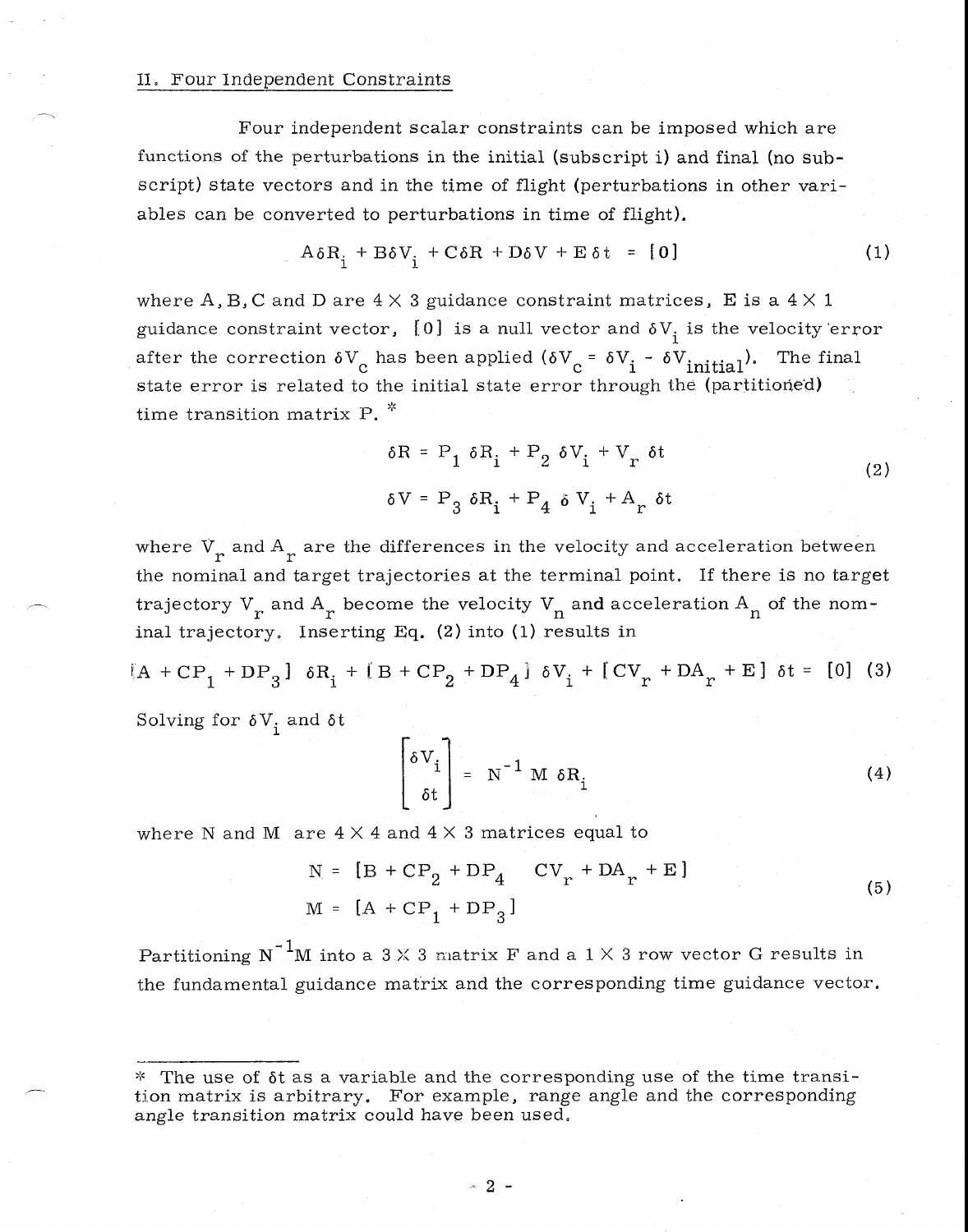$$
\delta V_i = F \delta R_i
$$

$$
\delta t = G \delta R_i
$$

where  $N^{-1}M = \begin{bmatrix} F \\ G \end{bmatrix}$ 

## III. Three Independent Constraints and a Function to be Minimized

In some cases it is desired to minimize a quantity Q while satisfying three independent scalar constraints. The quantity  $Q$  can be generally  $ex$ pressed

$$
Q = f(\delta V_{i}, \delta R, \delta V, \delta t)
$$
 (7)

The perturbations in  $\delta R$  and  $\delta V$  can be expressed as functions of  $\delta V_i$  and  $\delta t$  using Eq. (2).

The three independent constraints can be expressed as in Eq. (1) and combined with Eq.  $(2)$  to obtain (see Eq.  $(3)$ )

$$
H\delta R_{i} + K\delta V_{i} + L\delta t = [0]
$$
  
\n
$$
\delta V_{i} = -K^{-1}H\delta R_{i} - K^{-1}L\delta t
$$
\n(8)

where H and K are  $3 \times 3$  matrices and L is a column vector. Upon substituting Eq. (8) into Eq. (7), Q is obtained as a function of  $\delta t$ . The derivative of Q with respect to  $\delta t$  defines the value of  $\delta t$  which minimizes Q. If this derivative fails to yield a value for  $\delta t$ , no linear solution exists.

Frequently, the magnitude of a vector is to be minimized and the solution is known to exist. In this case it is more convenient to differentiate the quantity before carrying out the above mentioned substitutions. Differentiating  $Q$  with respect to  $\delta t$  results in

$$
\omega = S \frac{d(\delta V_i)}{d(\delta t)} + T \frac{d(\delta R)}{d(\delta t)} + U \frac{d(\delta V)}{d(\delta t)}
$$
(9)

where S, T and U are row vectors and  $\omega$  is a scalar.

Eq. (8) can be differentiated to obtain

$$
\frac{d(\delta V_i)}{d(\delta t)} = -K^{-1}L
$$
 (10)

 $(6)$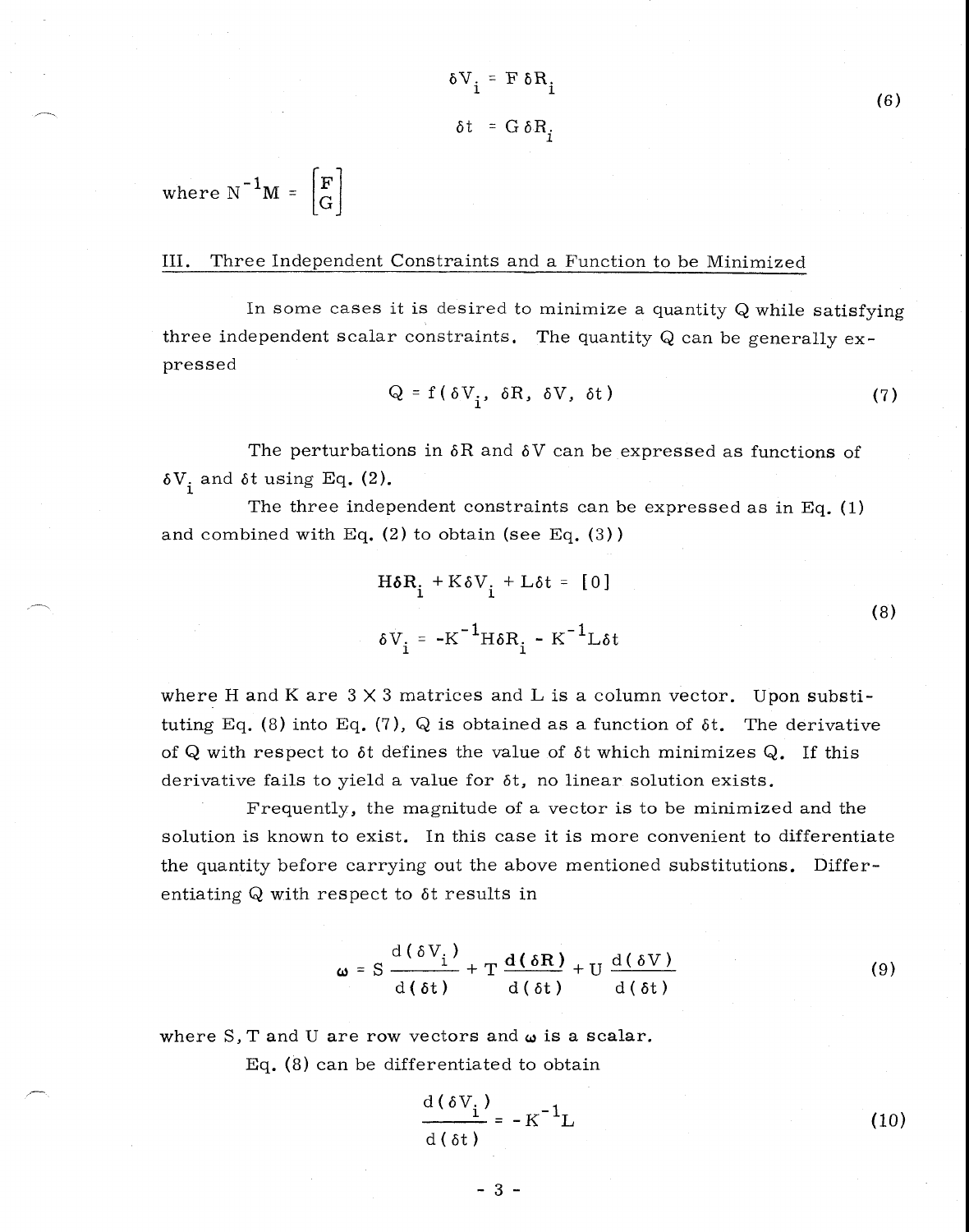Using Eq.  $(2)$ 

$$
\frac{d(\delta R)}{d(\delta t)} = P_2 \frac{d(\delta V_i)}{d(\delta t)} + V_r
$$
\n
$$
\frac{d(\delta V)}{d(\delta t)} = P_4 \frac{d(\delta V_i)}{d(\delta t)} + A_r
$$
\n(11)

Combining Eqs.  $(9)$ ,  $(10)$  and  $(11)$ 

$$
\omega = -SK^{-1}L + T(-P_2K^{-1}L + V_r) + U(-P_4K^{-1}L + A_r)
$$
 (12)

The above equation can be directly solved for  $\delta t$  which can be then inserted into Eq. (9).

### IV. Examples of Constraints

The following examples of independent constraints lead to the coefficients in Eq. (1) by direct comparison.

> a) Terminal position velocity (representing three independent constraints).

$$
\delta R = 0 \tag{13}
$$

b) Terminal velocity vector (representing three independent constraints).

$$
\delta V = 0 \tag{14}
$$

c) Terminal position vector that lies in a specified plane.

To obtain a position vector that lies in a specified plane, the component of the final position vector perpendicular to the plane must equal zero. If I is the unit normal to the plane

$$
d(ITR) = 0, IT \delta R = 0
$$
 (15)

Note that I need not be a unit vector

d) Terminal velocity vector that lies in a specified plane. If I is the unit normal to the plane

-4-

$$
d(ITV) = 0, IT \delta V = 0
$$
 (16)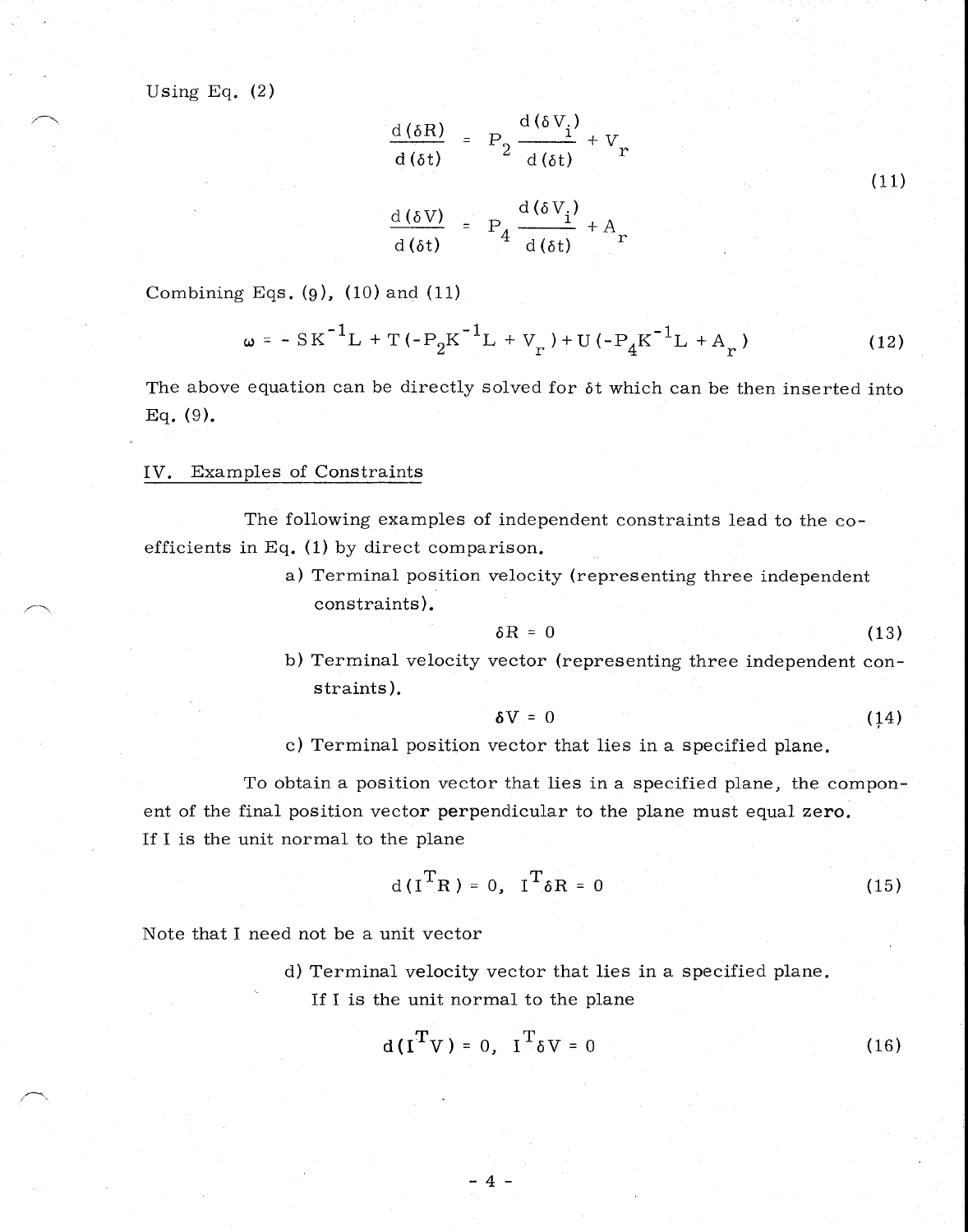e) Time of flight.

 $\delta t = 0$ 

(17)

f) Terminal flight path angle

$$
d(\gamma) = d(\cos^{-1}(r^{-1}v^{-1}R^{T}V)),
$$
  

$$
(V-r^{-2}R^{T}VR)^{T} \delta R + (R-v^{-2}R^{T}VV)^{T} \delta V = 0
$$
 (18)

g) Flight through constant radial distance.

d( $r-r_i$ ) = 0,

$$
-r^{-1}R^{T}\delta R - r_{i}^{-1}R_{i}^{T}\delta R_{i} = 0
$$
 (19)

h) Period

Maintaining the period of the orbit requires that the differential of the semimajor axis equals zero.

d (a) = d(
$$
\mathbf{r}_{i} \mu (2 \mu - \mathbf{v}_{i}^{2} \mathbf{r}_{i})^{-1}
$$
) = 0,  

$$
\mu \mathbf{R}_{i}^{\mathrm{T}} \delta \mathbf{R}_{i} + \mathbf{r}_{i}^{3} \mathbf{V}_{i}^{\mathrm{T}} \delta \mathbf{V}_{i} = 0
$$
 (20)

# V. Example of a Reentry Problem

The following constraints are typical of those which might be imposed in deriving guidance laws for reentry problems: maintain the reentry angle, altitude and velocity while minimizing the distance from the nominal reentry point. First, the guidance constraint matrices (redefining them as  $3 \times 3$  matrices) in Eq. (1) are derived using the independent constraints.

The re entry angle constraint leads to Eq. (18).

$$
E_1 = 0, A_{1j} = B_{1j} = [0 \ 0 \ 0] = [\emptyset]
$$
  
\n
$$
C_{1j} = (V - r^{-2}R^{T}VR)^{T}
$$
  
\n
$$
D_{1j} = (R - v^{-2}R^{T}VV)^{T}
$$
  
\nwhere j = 1, 2, 3 (21)

 $-5 -$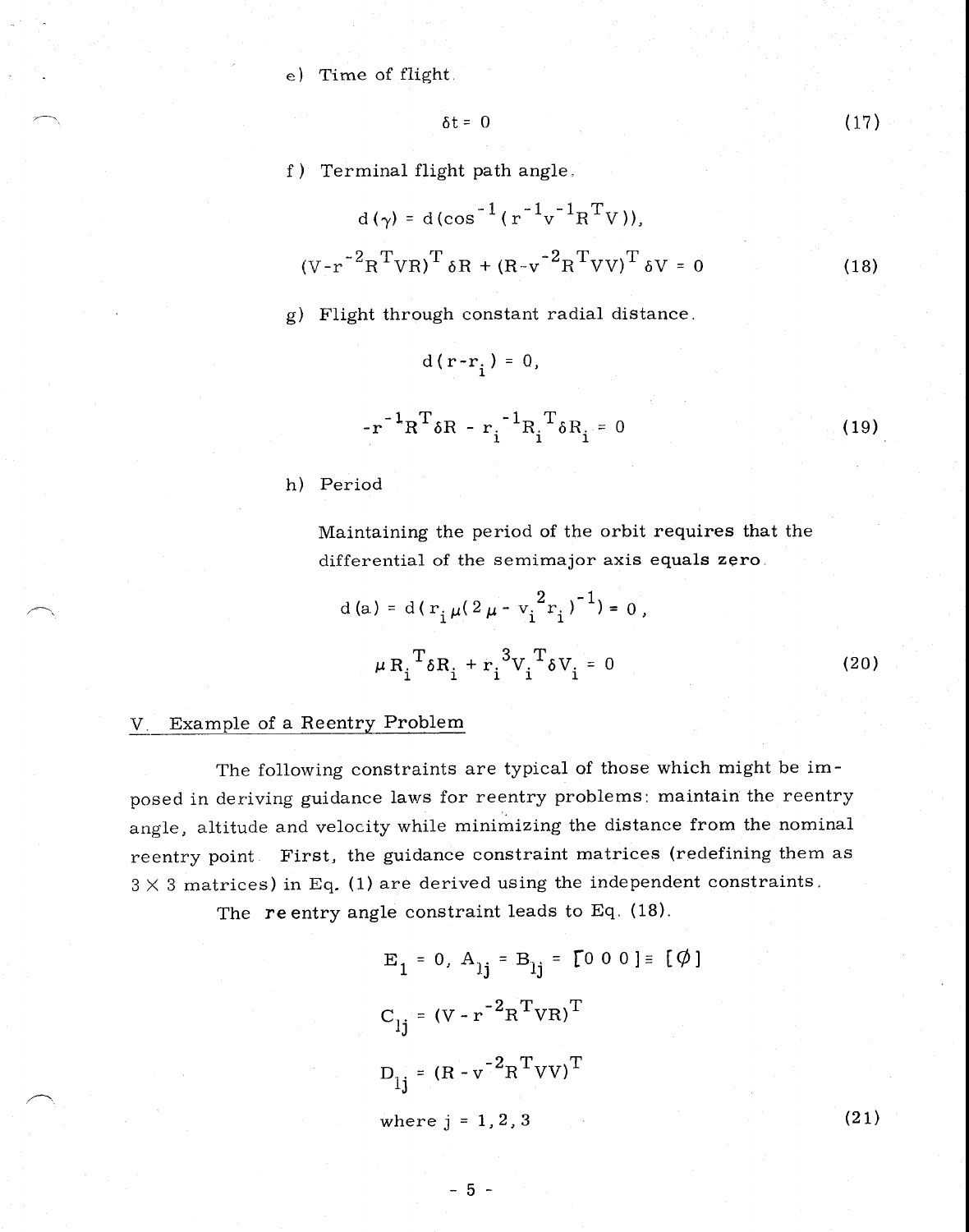The reentry altitude constraint utilizes a vector normal to the horizontal plane equal to R in Eq.  $(15)$ . The result is

$$
E_2 = 0
$$
,  $A_{2j} = B_{2j} = D_{2j} = [\emptyset]$   
 $C_{2j} = R^T$  (22)

The reentry velocity constraint utilizes a unit vector colinear with the velocity vector in Eq. (16).

$$
E_3 = 0
$$
,  $A_{3j} = B_{3j} = C_{3j} = [\emptyset]$   
 $D_{3j} = V^T$  (23)

Using Eqs.  $(3)$  and  $(8)$ 

$$
K = C P_2 + D P_4
$$
  

$$
L = C V_n + D A_n
$$

The distance from the normal reentry point is represented by  $\delta r$ . Differentiating with respect to  $\delta t$ , setting equal to zero and comparing with Eq.  $(7)$  gives

$$
\omega = 0, \quad S = U = [\phi]
$$
  

$$
T = \delta R^{T}
$$
 (24)

From Eq. (12)

$$
0 = \delta R^{T} (-P_{2}K^{-1}L + V_{n})
$$
 (25)

Using Eq. (2)

$$
\delta t = \frac{-\left(P_1 \delta R_i + P_2 \delta V_i\right)^T \left(-P_2 K^{-1} L + V_n\right)}{V_n^T \left(-P_2 K^{-1} L + V_n\right)}
$$
(26)

Inserting into Eq. (9) results in  $\delta V_i$  and the velocity correction.

 $-6 -$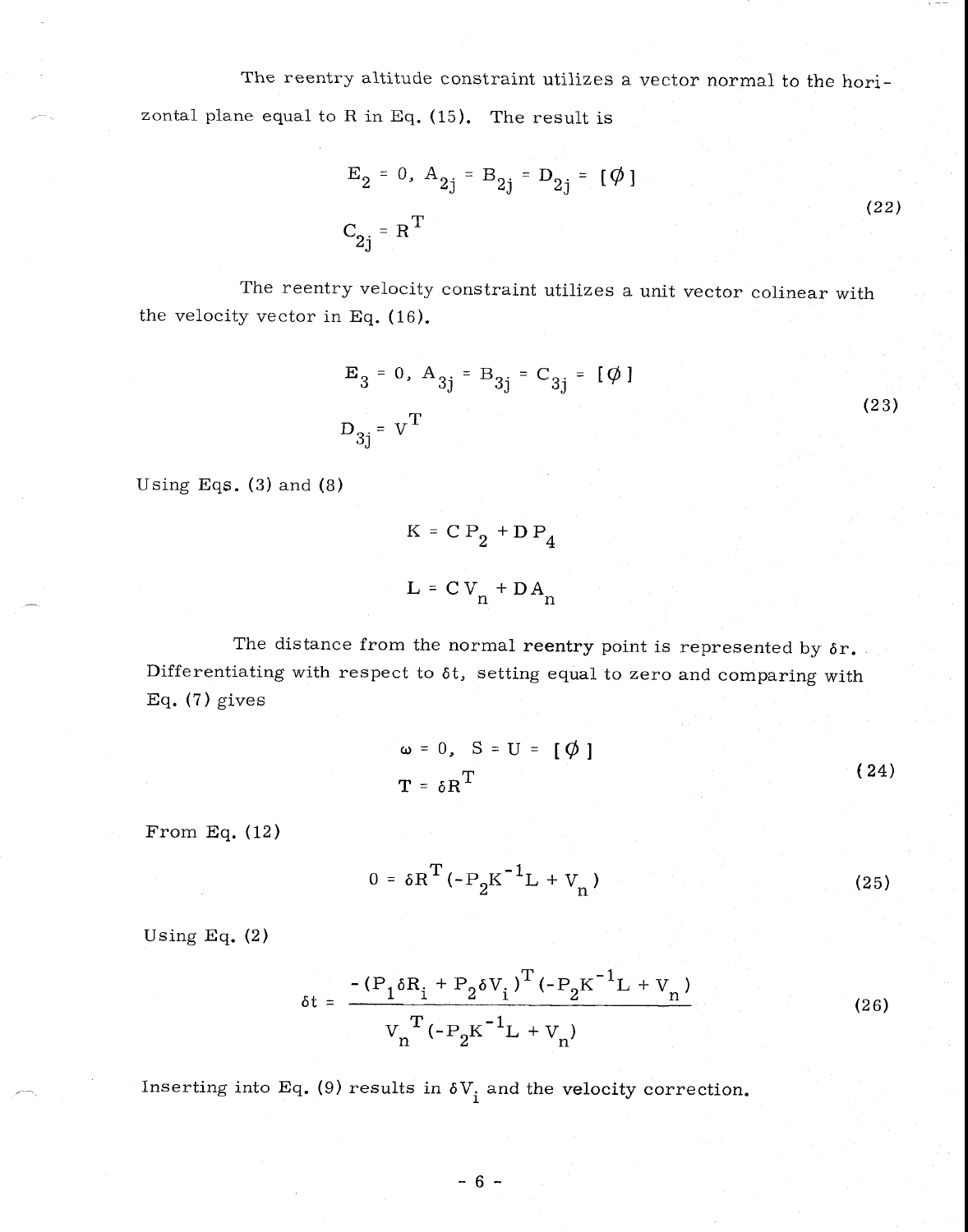# VI. Example of an Entry into Circular Orbit Problem

The following constraints might be imposed for attaining a circular orbit about the primary body: maintain the nominal flight time, the impulse to enter the circular orbit and the plane normal to the orbit containing the terminal position vector while minimizing the velocity correction.

To maintain the impulse to enter the circular orbit the differential of the difference in the circular velocity  $V_c$  and the final velocity must equal zero.

$$
d ((V_{C} - V)^{T} (V_{C} - V))^{1/2} = 0
$$
\n
$$
(V_{C} - V)^{T} (\delta V_{C} - \delta V) = 0
$$
\n(27)

where

$$
\delta V_c = -.5 \mu^{1/2} r^{-9/2} v^{-1} [R \times (V \times R)] R^{T} \delta R
$$

Comparing with Eq. (1)

$$
E_{1} = 0, A_{1j} = B_{1j} = [\emptyset]
$$
  
\n
$$
C_{1j} = -.5\mu^{1/2}r^{-9/2}v^{-1}(V_{c} - V)^{T}[R \times (V \times R)]R^{T}
$$
 (28)  
\n
$$
D_{1j} = -(V_{c} - V)^{T}
$$

The constraint of maintaining the terminal plane utilizes a normal to that plane given by  $R \times (V \times R)$ . Noting Eq. (15)

$$
E_2 = 0, A_{2j} = B_{2j} = D_{2j} = [\emptyset]
$$
  
\n
$$
C_{2j} = [R \times (V \times R)]^T
$$
\n(29)

Maintaining the time of flight requires that  $\delta t$  equal zero. Hence,

$$
A_{3j} = B_{3j} = C_{3j} = D_{3j} = [\emptyset]
$$
  
 $E_3 = 1$  (30)

-7